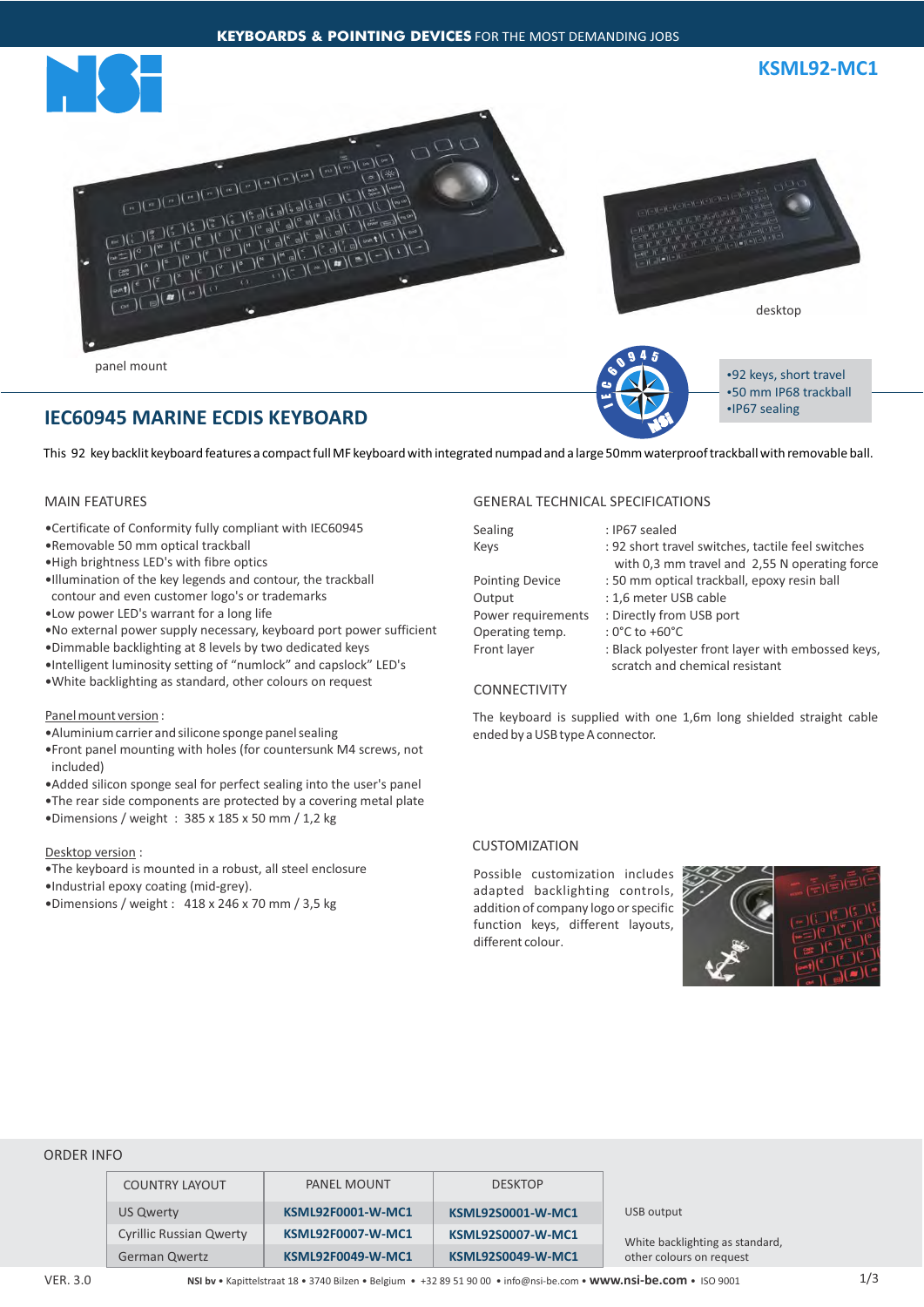**KSML92-MC1**



DIMENSIONAL DRAWING panel mount version

385,00







COLOURS Keyboard & Key Background : PANTONE Black 2 C 2X Key edges & key legends : white Translucent

The company reserves the right to alter without prior knowledge the specification or design of any standard product or service.